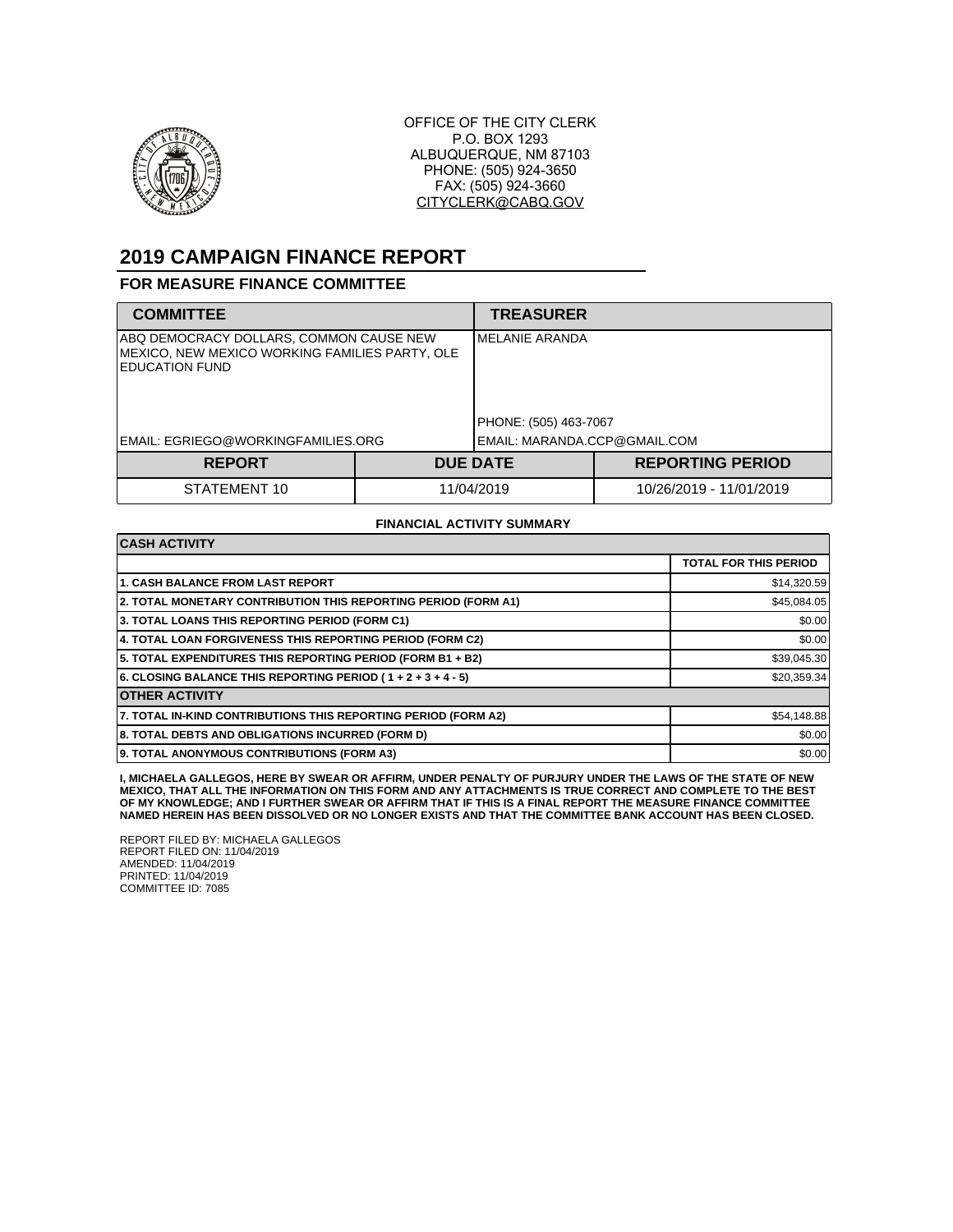### **FORM A-1 MONETARY CONTRIBUTIONS**

| <b>DATE</b><br><b>RECEIVED</b> | <b>CONTRIBUTOR / INFORMATION</b>                                                                                                                                                                                                                                                                                       | <b>CONTRIBUTION</b><br><b>TYPE</b>                         | <b>AMOUNT</b> |
|--------------------------------|------------------------------------------------------------------------------------------------------------------------------------------------------------------------------------------------------------------------------------------------------------------------------------------------------------------------|------------------------------------------------------------|---------------|
| 10/26/2019                     | <b>COMMON CAUSE NEW MEXICO</b><br>P.O. BOX 278<br>ALBUQUERQUE, NM 87103<br><b>BUSINESS/GROUP INFO:</b><br><b>HEATHER FERGUSON</b><br>REDUCING THE INFLUENCE OF MONEY IN POLITICS, HOLDING<br>PUBLIC OFFICIALS ACCOUNTABLE, CREATING A MORE R<br>ASSOCIATED CANDIDATES / BALLOT MEASURES<br>DEMOCRACY DOLLARS (SUPPORT) | Monetary<br>PURPOSE:<br><b>CONTRIBUTION</b>                | \$42,000.00   |
| 11/1/2019                      | <b>OLE EDUCATION FUND</b><br>411 BELLAMAH NW<br>ALBUQUERQUE, NM 87102<br><b>BUSINESS/GROUP INFO:</b><br><b>MATTHEW HENDERSON</b><br>ENRICH AND EMPOWER NM FAMILIES<br>ASSOCIATED CANDIDATES / BALLOT MEASURES<br>DEMOCRACY DOLLARS (SUPPORT)                                                                           | Monetary<br>PURPOSE:<br><b>PAY FIELD</b><br><b>CANVASS</b> | \$3,084.05    |
| TOTAL MONETARY CONTRIBUTIONS   |                                                                                                                                                                                                                                                                                                                        |                                                            |               |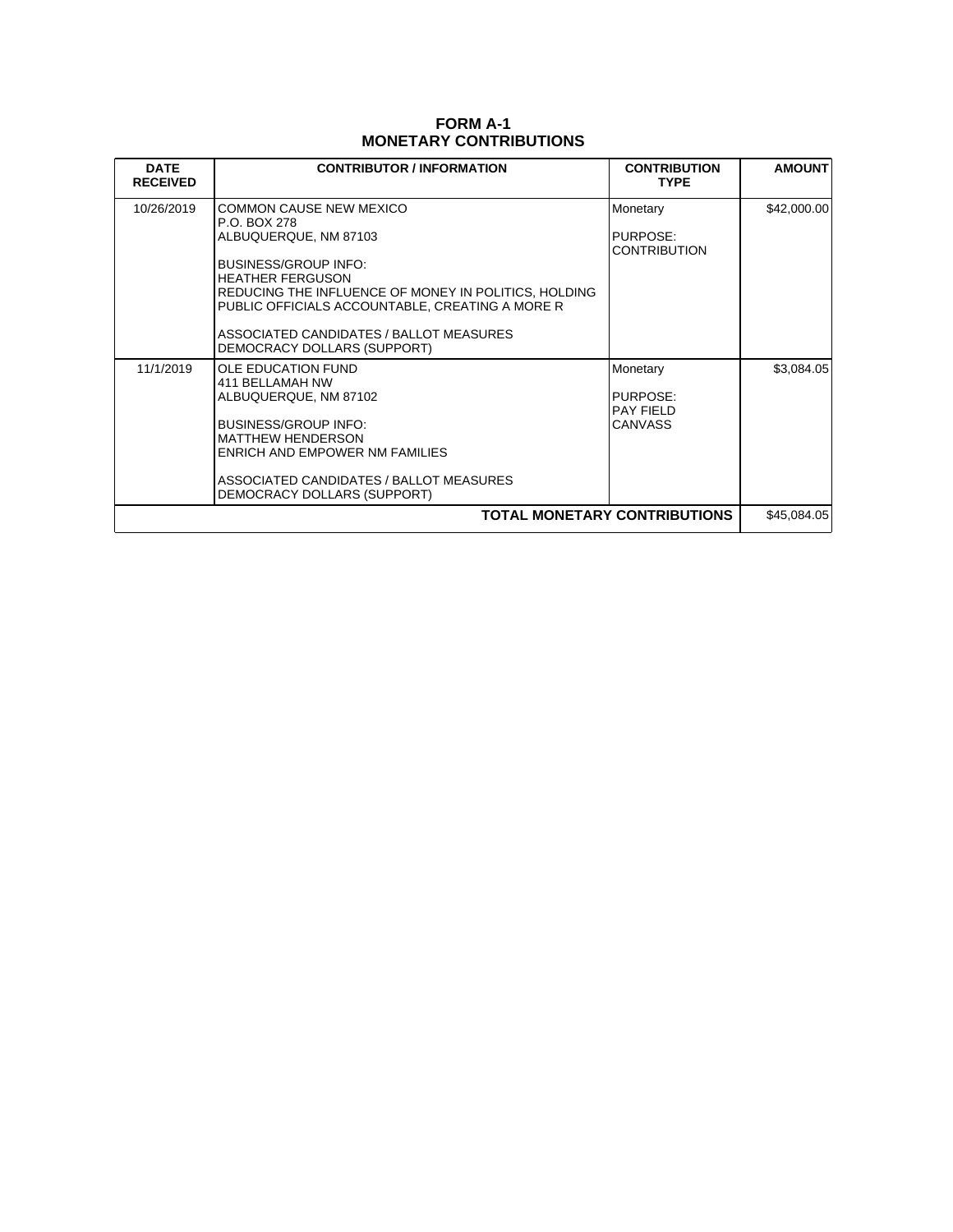| <b>DATE</b><br><b>RECEIVED</b> | <b>CONTRIBUTOR / INFORMATION</b>                                                                                                                                                                                                                                                                                                               | <b>CONTRIBUTION</b><br><b>TYPE</b>                                                                                                 | <b>AMOUNT</b> |
|--------------------------------|------------------------------------------------------------------------------------------------------------------------------------------------------------------------------------------------------------------------------------------------------------------------------------------------------------------------------------------------|------------------------------------------------------------------------------------------------------------------------------------|---------------|
| 11/1/2019                      | CENTER FOR CIVIC POLICY<br>P.O. BOX 27616<br>ALBUQUERQUE, NM 87125<br><b>BUSINESS/GROUP INFO:</b><br>ORIANA SANDOVAL<br>RESEARCH AND EDUCATION TO INCREASE VOTER OUTREACH<br>AND PARTICIPATION<br>ASSOCIATED CANDIDATES / BALLOT MEASURES                                                                                                      | In-Kind<br>PURPOSE:<br>STAFF AND<br><b>OVERHEAD</b>                                                                                | \$415.19      |
| 11/1/2019                      | DEMOCRACY DOLLARS (SUPPORT)<br>COMMON CAUSE NEW MEXICO<br>P.O. BOX 278<br>ALBUQUERQUE, NM 87103<br><b>BUSINESS/GROUP INFO:</b><br><b>HEATHER FERGUSON</b><br>REDUCING THE INFLUENCE OF MONEY IN POLITICS, HOLDING<br>PUBLIC OFFICIALS ACCOUNTABLE, CREATING A MORE R<br>ASSOCIATED CANDIDATES / BALLOT MEASURES<br>DEMOCRACY DOLLARS (SUPPORT) | In-Kind<br>PURPOSE:<br><b>STAFF</b><br>MANAGEMENT<br>TIME                                                                          | \$1,220.00    |
| 11/1/2019                      | <b>EQUALITY NEW MEXICO</b><br>400 GOLD AVE SW<br>FLOOR 7<br>ALBUQUERQUE, NM 87102<br><b>BUSINESS/GROUP INFO:</b><br>ADRIAN CARVER<br>INCREASE EQUITY, FULL ACCESS, AND SUSTAINABLE<br>WELLNESS FOR LGBTQ NEW MEXICANS<br>ASSOCIATED CANDIDATES / BALLOT MEASURES<br>DEMOCRACY DOLLARS (SUPPORT)                                                | In-Kind<br>PURPOSE:<br>STAFF TIME                                                                                                  | \$735.00      |
| 11/1/2019                      | NEW MEXICO WORKING FAMILIES PARTY<br>1123 KENT AVENUE NW<br>ALBUQUERQUE, NM 87102<br><b>BUSINESS/GROUP INFO:</b><br><b>ERIC GRIEGO</b><br>ADVANCE THE INTERESTS OF WORKING CLASS, MIDDLE<br>CLASS, AND POOR AMERICANS, THROUGH LEGISLATIVE<br><b>ADVOCA</b><br>ASSOCIATED CANDIDATES / BALLOT MEASURES<br>DEMOCRACY DOLLARS (SUPPORT)          | In-Kind<br>PURPOSE:<br>STAFF TIME AND<br><b>STAFF</b><br><b>MANAGEMENT</b>                                                         | \$3,250.00    |
| 11/1/2019                      | OLE EDUCATION FUND<br>411 BELLAMAH NW<br>ALBUQUERQUE, NM 87102<br><b>BUSINESS/GROUP INFO:</b><br><b>MATTHEW HENDERSON</b><br>ENRICH AND EMPOWER NM FAMILIES<br>ASSOCIATED CANDIDATES / BALLOT MEASURES<br>DEMOCRACY DOLLARS (SUPPORT)                                                                                                          | In-Kind<br>PURPOSE:<br>FIELD CANVASS.<br><b>RADIO</b><br>ADVERTISING<br><b>FROM MICHELSON</b><br>CREATIVE<br><b>COMMUNICATIONS</b> | \$33,350.00   |

 $\overline{\phantom{a}}$ 

## **FORM A-2 IN-KIND CONTRIBUTIONS**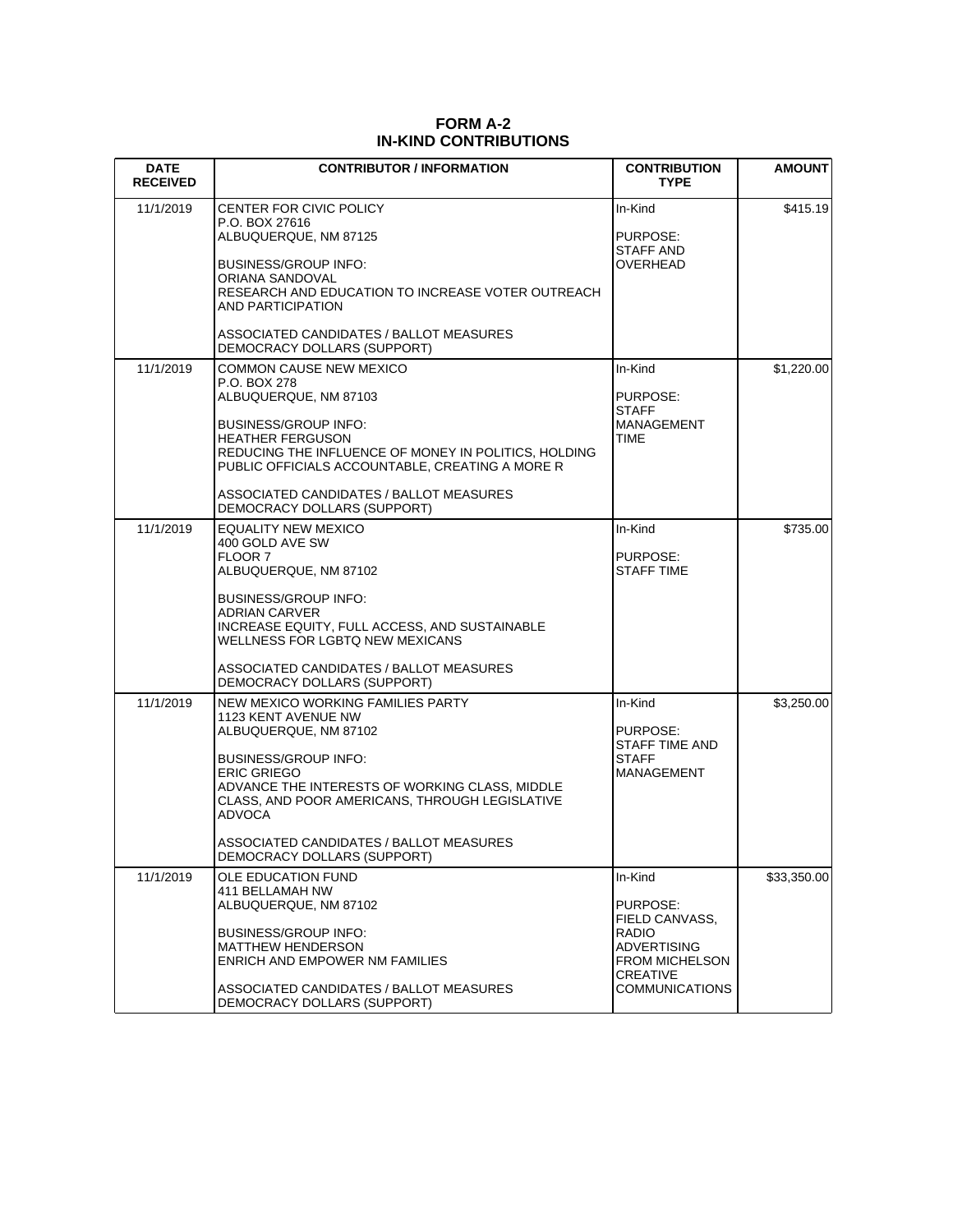| 11/1/2019 | PLANNED PARENTHOOD ROCKY MOUNTAINS<br>719 SAN MATEO BLVD. NE<br>ALBUQUERQUE, NM 87108<br><b>BUSINESS/GROUP INFO:</b><br>KAYLA HERRING - PUBLIC AFFAIRS MANAGER<br>PROVIDING HIGHEST QUALITY REPRODUCTIVE AND SEXUAL<br>HEALTH CARE; EDUCATION; AND REPRODUCTIVE RIGHTS AD<br>ASSOCIATED CANDIDATES / BALLOT MEASURES<br>DEMOCRACY DOLLARS (SUPPORT) | In-Kind<br>PURPOSE:<br>STAFF TIME, PAID<br>CALLS TO ID<br><b>VOTERS</b>                                                                                                                                              | \$2,022.41 |
|-----------|-----------------------------------------------------------------------------------------------------------------------------------------------------------------------------------------------------------------------------------------------------------------------------------------------------------------------------------------------------|----------------------------------------------------------------------------------------------------------------------------------------------------------------------------------------------------------------------|------------|
| 11/1/2019 | <b>RETHINK MEDIA</b><br><b>2039 SHATTUCK AVENUE</b><br>SUITE 401<br>BERKELEY, CA 94704<br><b>BUSINESS/GROUP INFO:</b><br><b>LYNN FAHSELT</b><br>MEDIA FOR SECURITY, RIGHTS, AND DEMOCRACY<br>ASSOCIATED CANDIDATES / BALLOT MEASURES<br>DEMOCRACY DOLLARS (SUPPORT)                                                                                 | In-Kind<br>PURPOSE:<br><b>STAFF TIME</b>                                                                                                                                                                             | \$700.00   |
| 11/1/2019 | <b>STAND UP AMERICA</b><br>P.O. BOX 1538<br>NEW YORK, NY 10159<br><b>BUSINESS/GROUP INFO:</b><br><b>SEAN ELDRIDGE</b><br>GRASSROOTS PROGRESSIVE ORGANIZATION FOCUSED ON<br>STRENGTHENING OUR DEMOCRACY ACROSS THE COUNTRY<br>ASSOCIATED CANDIDATES / BALLOT MEASURES<br>DEMOCRACY DOLLARS (SUPPORT)                                                 | In-Kind<br>PURPOSE:<br>STAFF TIME, PEER<br>TO PEER TEXT<br>MESSAGES, MMS<br><b>TEXT MESSAGES</b><br>AND CARRIER<br><b>PASS THROUGH</b>                                                                               | \$3,180.36 |
| 11/1/2019 | STAND UP AMERICA<br>P.O. BOX 1538<br>NEW YORK, NY 10159<br><b>BUSINESS/GROUP INFO:</b><br><b>SEAN ELDRIDGE</b><br>GRASSROOTS PROGRESSIVE ORGANIZATION FOCUSED ON<br>STRENGTHENING OUR DEMOCRACY ACROSS THE COUNTRY<br>ASSOCIATED CANDIDATES / BALLOT MEASURES<br>DEMOCRACY DOLLARS (SUPPORT)                                                        | In-Kind<br>PURPOSE:<br>SUPPLEMENTAL<br>TIME FOR 11-2<br>THROUGH 11-4.<br>TRIED TO FILE<br>OVER THE<br><b>WEEKEND BUT</b><br>THE PORTAL<br>WOULD NOT<br>ACCEPT. ADD TO<br>STATEMENT 10<br>PER CITY CLERK'S<br>OFFICE. | \$4,178.86 |
| 11/1/2019 | THE CENTER FOR POPULAR DEMOCRACY<br><b>449 TROUTMAN STREET</b><br>SUITE A<br>BROOKLYN, NY 11237<br><b>BUSINESS/GROUP INFO:</b><br>ANA MARIA ARCHILA<br>CREATE EQUITY, OPPORTUNITY AND A DYNAMIC DEMOCRACY<br>ASSOCIATED CANDIDATES / BALLOT MEASURES<br>DEMOCRACY DOLLARS (SUPPORT)                                                                 | In-Kind<br>PURPOSE:<br>STAFF TIME                                                                                                                                                                                    | \$3,640.77 |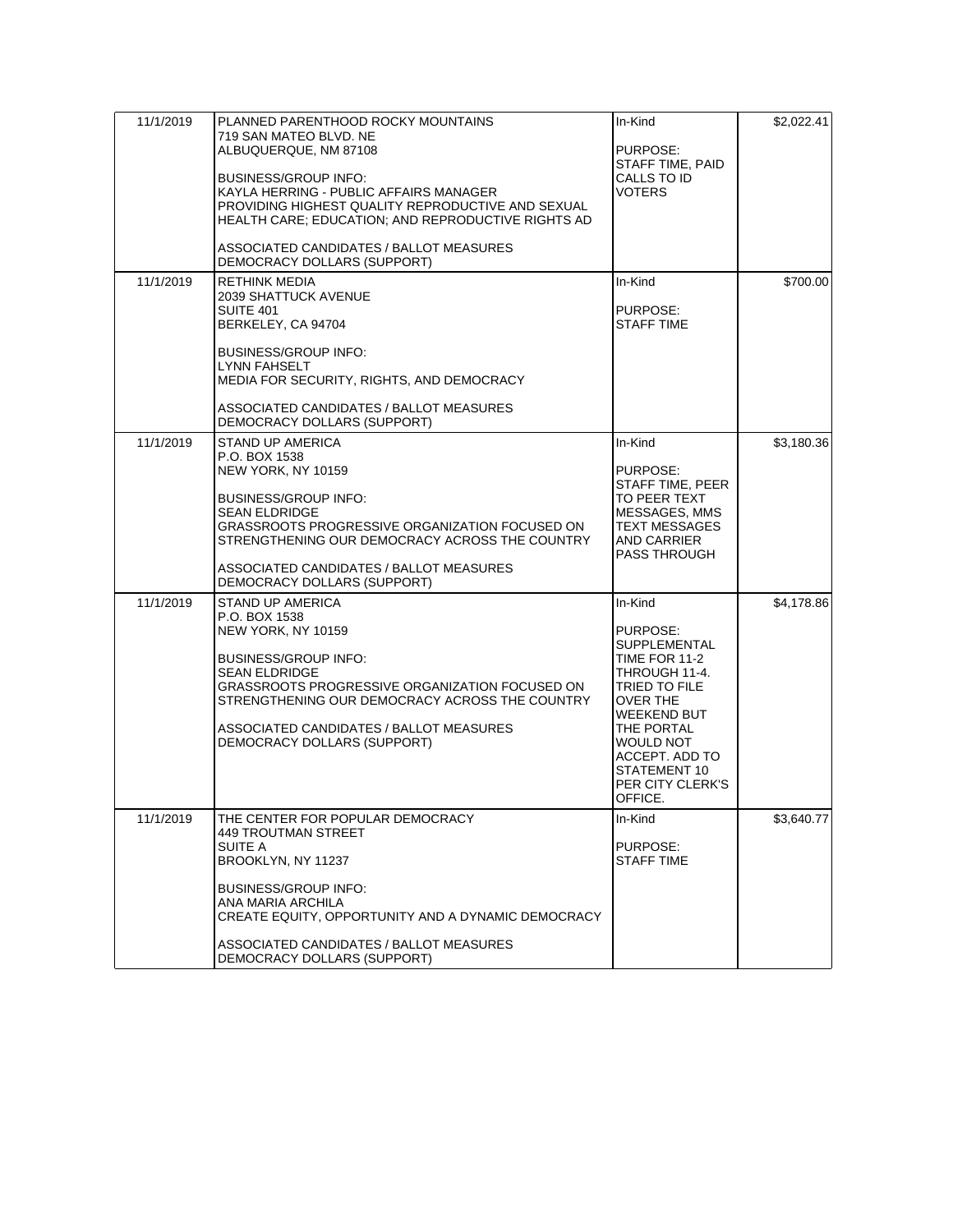| 11/1/2019                          | IUS PIRG<br>1543 WAZEE STREET, SUITE 460<br>DENVER, CO 80202<br>BUSINESS/GROUP INFO:<br><b>JOE READY</b><br>RESEARCH AND ADVOCACY FOR PRODUCT SAFETY, PUBLIC<br>HEALTH. CAMPAIGN FINANCE REFORM. TAX AND BUDGET REF<br>ASSOCIATED CANDIDATES / BALLOT MEASURES<br>DEMOCRACY DOLLARS (SUPPORT) | In-Kind<br>PURPOSE:<br><b>PHONE CALLS TO</b><br><b>REGISTERED</b><br><b>VOTERS</b> | \$1,456.29  |
|------------------------------------|-----------------------------------------------------------------------------------------------------------------------------------------------------------------------------------------------------------------------------------------------------------------------------------------------|------------------------------------------------------------------------------------|-------------|
| <b>TOTAL IN-KIND CONTRIBUTIONS</b> |                                                                                                                                                                                                                                                                                               |                                                                                    | \$54.148.88 |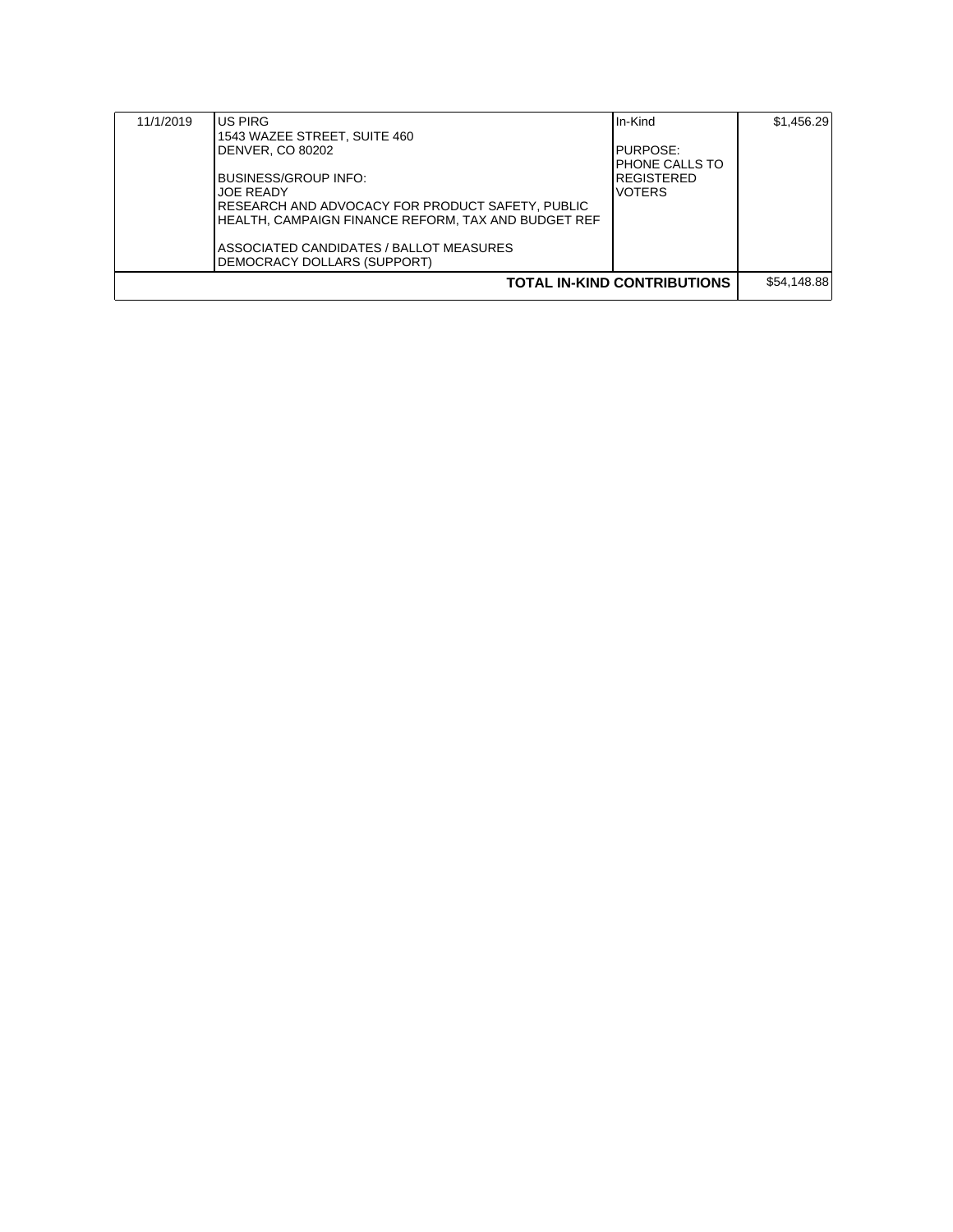#### **FORM B-1 EXPENDITURES**

| <b>DATE</b><br><b>RECEIVED</b> | <b>PAYEE / INFORMATION</b>                                                                                                                                                                                                                                                | <b>PURPOSE</b>                                                             | <b>EXPENDITURE</b><br><b>TYPE</b> | <b>AMOUNT</b> |
|--------------------------------|---------------------------------------------------------------------------------------------------------------------------------------------------------------------------------------------------------------------------------------------------------------------------|----------------------------------------------------------------------------|-----------------------------------|---------------|
| 10/26/2019                     | ADWALLET<br>12231 ACADEMY RD NE<br>#301-173<br>ALBUQUERQUE, NM 87111<br><b>BUSINESS/GROUP INFO:</b><br>ADAM GREENHOOD<br>DIGITAL ADVERTISING THAT PAYS THE TARGET<br>CLIENT FOR THEIR ATTENTION<br>ASSOCIATED CANDIDATES / BALLOT MEASURES                                | AD WALLET<br>DIGITAL AD                                                    | Monetary                          | \$2,500.00    |
| 10/26/2019                     | DEMOCRACY DOLLARS (SUPPORT)<br>DON MICKEY DESIGNS, INC.                                                                                                                                                                                                                   | 45,771 8.5X5.5 FULL                                                        | Monetary                          | \$16,341.21   |
|                                | 1530 GIRARD BLVD NE<br>ALBUQUERQUE, NM 87106<br><b>BUSINESS/GROUP INFO:</b><br><b>DON MICKEY</b><br>PRINTING, GRAPHIC DESIGN, PROMOTIONAL<br>MARKETING, DIRECT MAIL<br>ASSOCIATED CANDIDATES / BALLOT MEASURES<br>DEMOCRACY DOLLARS (SUPPORT)                             | COLOR, 2 SIDED<br>MAILER, POSTAGE                                          |                                   |               |
| 10/28/2019                     | MOUNTAIN ROAD RECORDING<br>1209 MOUNTAIN ROAD PL. NE<br>ALBUQUERQUE, NM 87110<br><b>BUSINESS/GROUP INFO:</b><br>SID FENDLEY<br>RECORDING STUDIO, DIGITAL EDITING<br>ASSOCIATED CANDIDATES / BALLOT MEASURES<br>DEMOCRACY DOLLARS (SUPPORT)                                | STUDIO TIME -<br>DEMOCRACY<br><b>DOLLARS RADIO</b><br>SPOT - 60<br>SECONDS | Monetary                          | \$146.98      |
| 10/29/2019                     | DON MICKEY DESIGNS, INC.<br>1530 GIRARD BLVD NE<br>ALBUQUERQUE, NM 87106<br><b>BUSINESS/GROUP INFO:</b><br><b>DON MICKEY</b><br>PRINTING, GRAPHIC DESIGN, PROMOTIONAL<br>MARKETING, DIRECT MAIL<br>ASSOCIATED CANDIDATES / BALLOT MEASURES<br>DEMOCRACY DOLLARS (SUPPORT) | 43,854 11X6 FULL<br>COLOR, 2 SIDED<br>MAILER, POSTAGE                      | Monetary                          | \$16,902.94   |
| 10/30/2019                     | <b>I</b> BASE BUILDER<br>81 PROSPECT ST<br>BROOKLYN, NY 11201<br><b>BUSINESS/GROUP INFO:</b><br><b>SEN ONISHI</b><br><b>PAYROLL SERVICES</b><br>ASSOCIATED CANDIDATES / BALLOT MEASURES<br>DEMOCRACY DOLALRS (SUPPORT)                                                    | FIELD CANVASS -<br>INV 110119                                              | Monetary                          | \$3,084.05    |